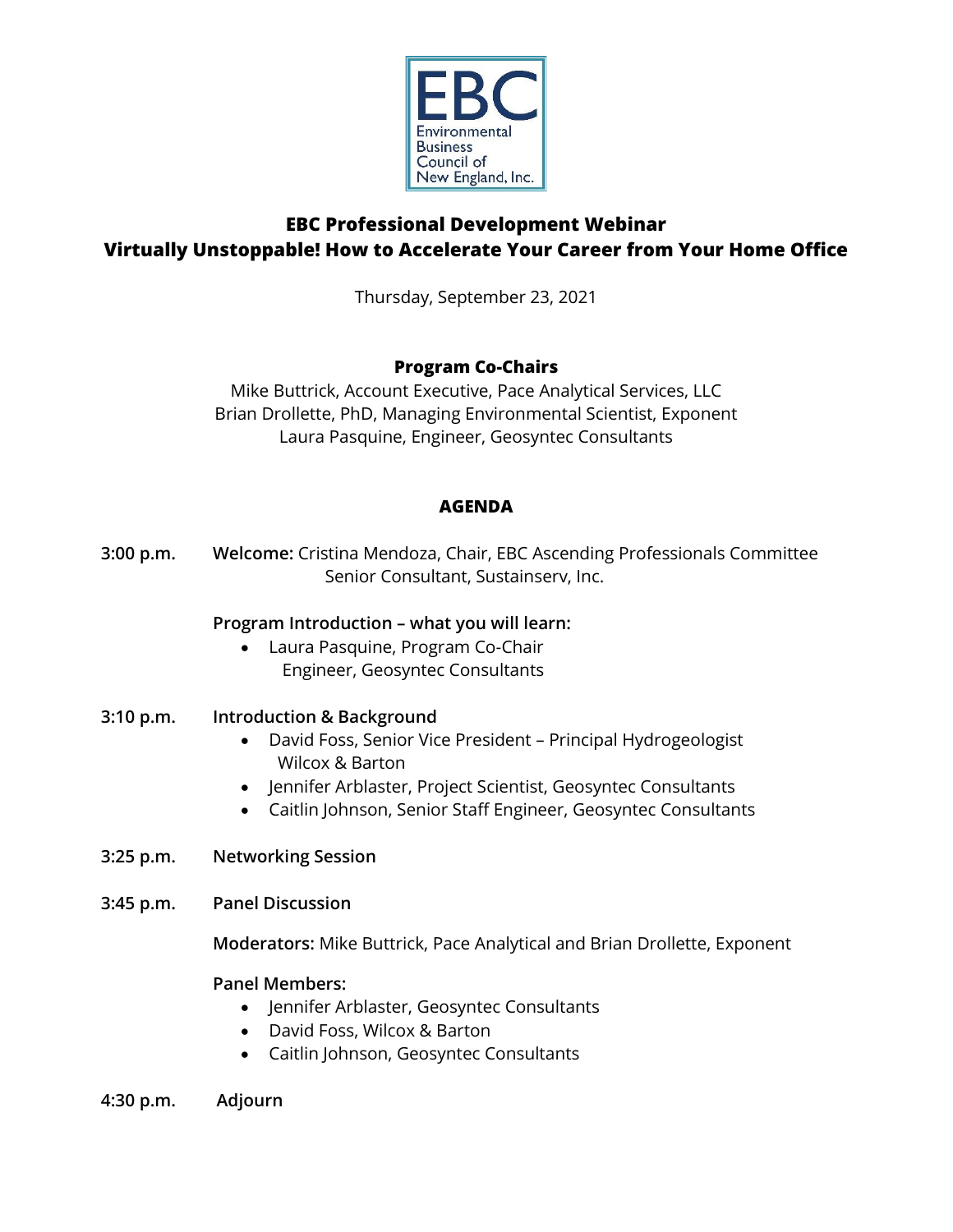**Mike Buttrick,** Account Executive Pace Analytical Services, LLC 62 Grove St, Winsted, CT 06098 860-999-3563 | michael.buttrick@pacelabs.com

Mr. Buttrick is an Account Executive with Pace New England serving clients throughout Connecticut and the greater region. He pulls from a diverse background of experience: from his degree in Environmental chemistry, followed by years as Lead Chemist and Validation Specialist working in a QC lab; to the years spent as a HAZMAT tech in the field, sampling and cleaning contaminated sites. He currently balances his work at Pace with the Winsted CT Fire Department, a balance that sees much overlap and offers unique insights and experiences in the industry.

**Brian Drollette,** PhD, Managing Environmental Scientist

Exponent 1 Mill and Main, Suite 150, Maynard, MA 01754 978-461-4638 | bdrollette@exponent.com

Dr. Drollette is an environmental scientist in Exponent's Environmental & Earth Sciences practice. He specializes in complex environmental chemistry problems at the nexus of empirical data and fate models. He leverages his background in environmental analytical chemistry and contaminant fate and transport analysis in a wide range of consulting areas. From contaminated site assessment to historical site reconstruction, and emerging contaminant liability evaluation to cost allocation, he advises clients on risk mitigation, regulatory compliance, and litigation matters.

**Laura Pasquine,** Engineer

Geosyntec Consultants 75 Congress Street, Portsmouth, NH 03801 978-206-5730 | lpasquine@geosyntec.com

Ms. Pasquine is a Civil Engineer with Geosyntec's New England branch and works on a variety of remediation projects along the east coast. She has 6 years of consulting experience including predesign investigations of both sediment and uplands sites, field laboratory analyses, construction oversight, and remedy design.

#### **SPEAKERS**

**Jennifer Arblaster,** Project Scientist Geosyntec Consultants Milton, VT 949-295-5458 | JArblaster@Geosyntec.com

Jennifer Arblaster is a Project Scientist based in Vermont with ten years of experience in ecological and human health risk assessment, sediment site characterization, bioaccumulation modeling and emerging contaminants.

She has supported multinational clients addressing environmental liability and risk issues associated with a variety of contaminated sites, including several large, multi-stakeholder contaminated sediment sites and contaminated upland industrial sites in North America and Europe.